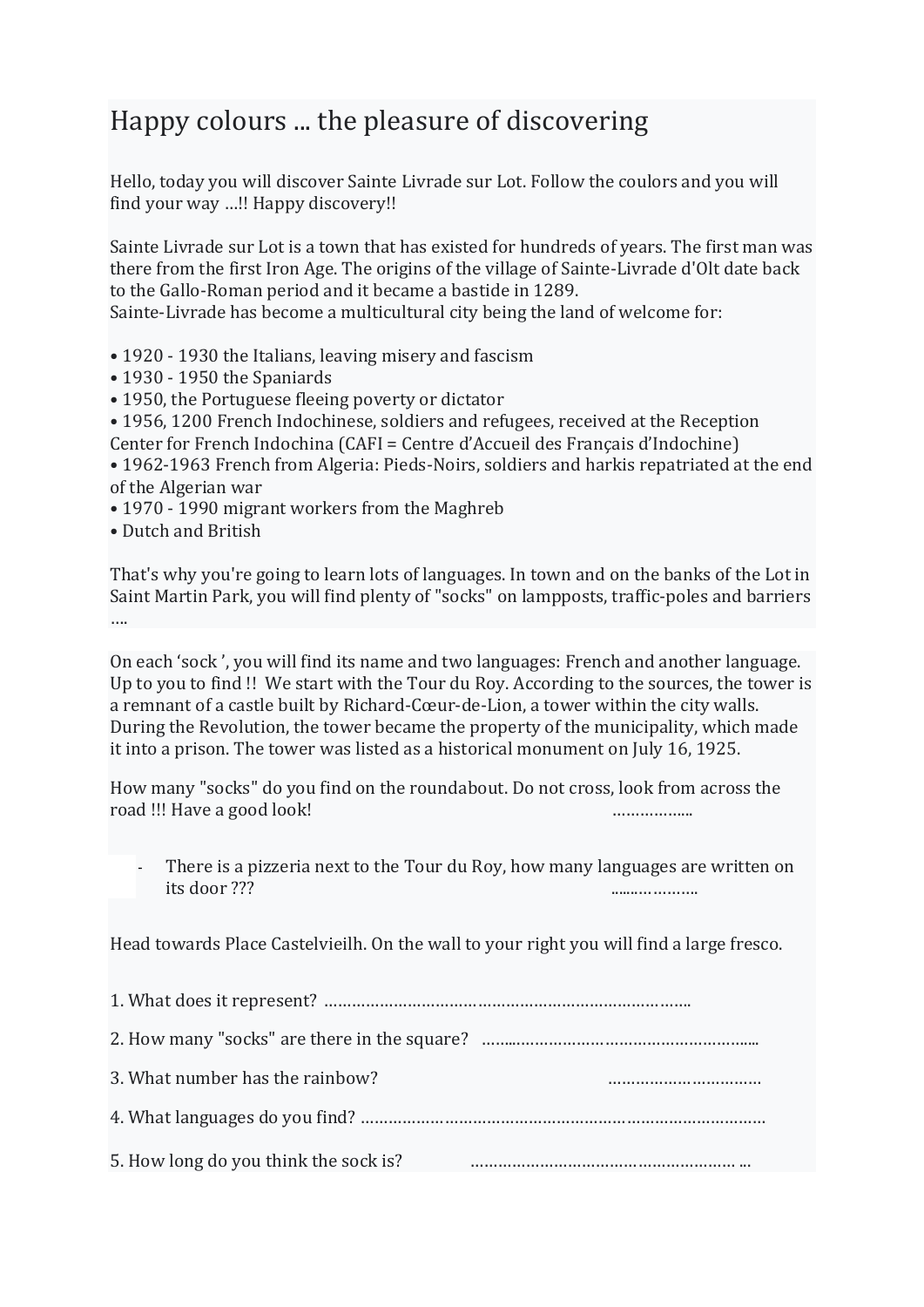| 6. What big building do you find there and what happens there?                                                                                                   |              |            |
|------------------------------------------------------------------------------------------------------------------------------------------------------------------|--------------|------------|
|                                                                                                                                                                  |              |            |
| Go up to rue National by the stairs next to the cinema                                                                                                           |              |            |
| Mark how many stairs there are                                                                                                                                   |              |            |
| 7. How many stores do you have up to café Le France?                                                                                                             |              |            |
| 8. What is the name of the (yellow) tearoom next door?                                                                                                           |              |            |
| 9. What 'fake' stores have you seen?                                                                                                                             |              |            |
| 10. Cross the street towards the Halle. What do you find there?                                                                                                  |              |            |
| From the Hall you go to the church and than stop to admire its interior!!! The frescoes<br>were restored and finished in 2019. Go in the direction of the school |              |            |
| 11. Pay attention to number 40, there is an error<br>What name would you give it?<br>12. Continue and how many frescoes do you see?                              |              |            |
| 13. How many socks are there on the roundabout?                                                                                                                  |              |            |
| 14. Before crossing, you have a bus stop on your right. What drawing is there?                                                                                   |              |            |
| Cross the road to go to the Saint Martin Park, straight ahead.                                                                                                   |              |            |
| 15. What language is written on the first sock?                                                                                                                  |              | .          |
| 16. Which number represents:                                                                                                                                     | green<br>red | orange<br> |
| 17. What represents number                                                                                                                                       |              |            |

18. Have you seen the statue? It is a creation of the father of the famous actor Jean Paul Belmondo !!! He offered it to Sainte Livrade sur Lot. What does it represent ???